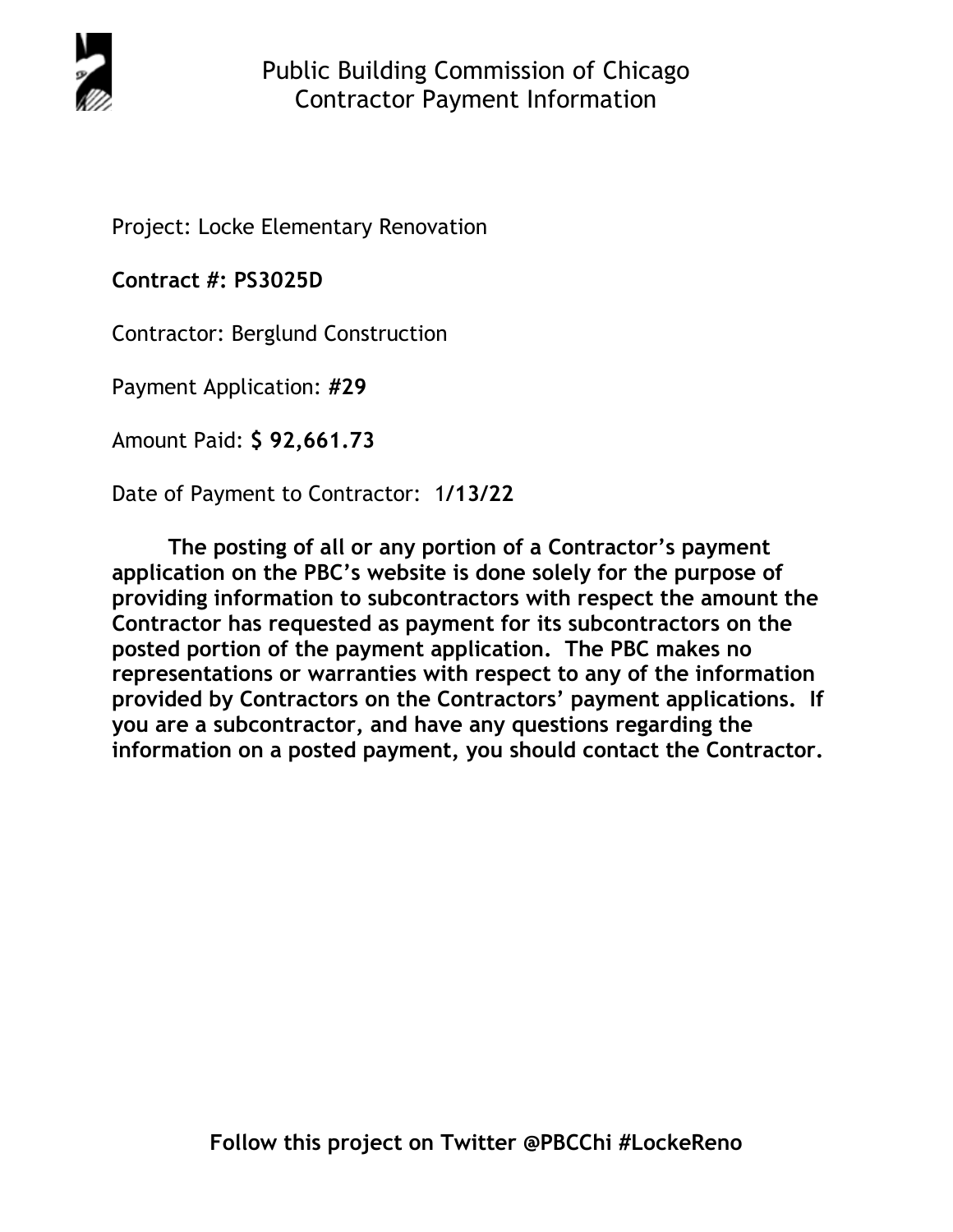#### PUBLIC BUILDING COMMISSION OF CHICAGO **EXHIBIT S CERTIFICATE OF ARCHITECT - ENGINEER**

| <b>DATF</b>          | 1/6/2022                               |    |            |
|----------------------|----------------------------------------|----|------------|
| <b>PROJECT:</b>      | <b>CPS Locke Elementary Renovation</b> |    |            |
| Pay Application No.: | 29                                     |    |            |
| For the Period:      | 12/1/2021                              | tο | 12/31/2021 |
| Contract No.:        | <b>PS3025D</b>                         |    |            |

In accordance with Resolution No. \_\_\_\_\_, adopted by the Public Building Commission of Chicago on \_\_\_\_\_\_\_\_, relating to the \$\_\_\_\_\_\_\_\_\_. Revenue Bonds issued by the Public Building Commission of Chicago for the financing of I hereby certify to the Commission and to its Trustee, that:

- 1. Obligations in the amounts stated herein have been incurred by the Commission and that each item thereof is a proper charge against the Construction Account and has not been paid; and
- 2. No amount hereby approved for payment upon any contract will, when added to all amounts previously paid upon such contract, exceed 90% of current estimates approved by the Architect - Engineer until the aggregate amount of payments withheld equals 5% of the Contract Price (said retained funds being payable as set forth in said Resolution).

| THE CONTRACTOR:                                                            | <b>Berglund Construction</b><br>111 E. Wacker Drive, Suite 2450, Chicago, IL 60601 |                         |               |
|----------------------------------------------------------------------------|------------------------------------------------------------------------------------|-------------------------|---------------|
| <b>General Construction Services</b><br>FOR:                               |                                                                                    |                         |               |
| Is now entitled to the sum of:                                             | s                                                                                  |                         |               |
| <b>ORIGINAL CONTRACTOR PRICE</b>                                           | \$24,160,000.00                                                                    |                         |               |
| <b>ADDITIONS</b>                                                           | \$0.00                                                                             |                         |               |
| <b>IDEDUCTIONS</b>                                                         | \$0.00                                                                             |                         |               |
| NET ADDITION OR DEDUCTION                                                  | \$0.00                                                                             |                         |               |
| ADJUSTED CONTRACT PRICE                                                    | \$24,160,000.00                                                                    |                         |               |
|                                                                            |                                                                                    |                         |               |
| <b>TOTAL AMOUNT EARNED</b>                                                 |                                                                                    | \$                      | 22,557,712.92 |
|                                                                            |                                                                                    | Ŝ                       |               |
| <b>TOTAL RETENTION</b><br>a) Reserve Withheld @ 1% of Total Amount Earned, |                                                                                    |                         | 358,241.49    |
| but Not to Exceed 1% of Contract Price                                     |                                                                                    | 358,241.49<br>- \$      |               |
| b) Liens and Other Withholding                                             |                                                                                    | s                       |               |
| c) Liquidated Damages Withheld                                             |                                                                                    | $\overline{\mathbf{s}}$ |               |
| <b>TOTAL PAID TO DATE (Include this Payment)</b>                           |                                                                                    | s                       | 22.199,471.43 |
| <b>LESS: AMOUNT PREVIOUSLY PAID</b>                                        |                                                                                    | £.                      | 22.106,809.70 |
| AMOUNT DUE THIS PAYMENT                                                    |                                                                                    | $\bullet$               | 92.661.73     |

**Architect Engineer:** 

signature, date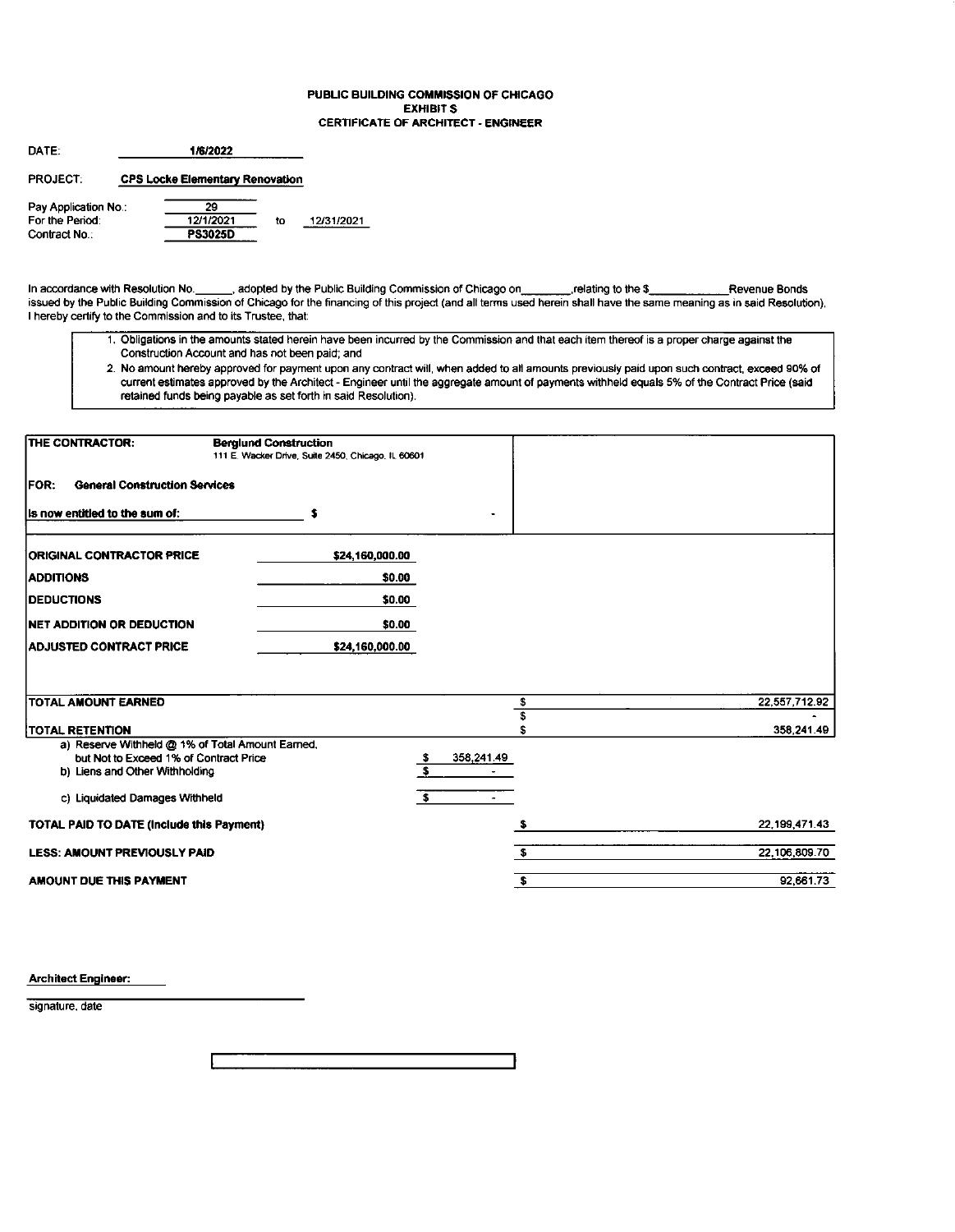## **APPLICATION AND CERTIFICATE FOR PAYMENT**

|               | To Owner: Public Bullding Commission of Chicago<br>50 West Washington Street Room 200      |                       | Project: 519012- CPS Locke Elementary<br>Renovation                                           | <b>Application No.:</b> | 29         | <b>Distribution to:</b><br><b>Cumer</b> |
|---------------|--------------------------------------------------------------------------------------------|-----------------------|-----------------------------------------------------------------------------------------------|-------------------------|------------|-----------------------------------------|
|               | <b>Richard J Daley Center</b><br>Chicago, IL 60602                                         |                       |                                                                                               | Period To:              | 12/31/2021 | <b>Architect</b><br>Contractor          |
|               | From Contractor: Berglund Construction<br>8410 S South Chicago Avenue<br>Chicago, IL 60617 | <b>Via Architect:</b> | <b>RADA Architects</b><br>233 N. Michigan Avenue, Suite 1900 Project Nos:<br>Chicago IL 60601 |                         |            | i                                       |
| Contract For: |                                                                                            |                       |                                                                                               | <b>Contract Date:</b>   |            |                                         |

## **CONTRACTOR'S APPLICATION FOR PAYMENT**

Application is made for payment, as shown below, in connection with the Contract. Continuation Sheet is attached.

| 1. Original Contract Sum                                                                                       | \$24.160.000.00 |
|----------------------------------------------------------------------------------------------------------------|-----------------|
| 2. Net Change By Change Order                                                                                  | \$0.00          |
| 3. Contract Sum To Date                                                                                        | \$24,160,000.00 |
| 4. Total Completed and Stored To Date                                                                          | \$22,557,712.92 |
| 5. Retainage:                                                                                                  |                 |
| 1.58% of Completed Work<br>$\bullet$                                                                           | \$358,241.49    |
| nons of Stored Material<br>ь.                                                                                  | \$0.00          |
| Total Retainage entertainment contains and research and research to the Total Property of Total Property and R | \$358,241.49    |
| 6. Total Earned Less Retainage                                                                                 | \$22,199,471.43 |
| 7. Less Previous Certificates For Payments                                                                     | \$22,106,609.70 |
| 8. Current Payment Due                                                                                         | \$92.661.73     |
| 9. Balance To Finish, Plus Retainage                                                                           | \$1,960,528.57  |

| CHANGE ORDER SUMMARY                                  | <b>Additions</b> | <b>Deductions</b> |
|-------------------------------------------------------|------------------|-------------------|
| Total changes approved<br>in previous months by Owner | \$0.00           | \$0.00            |
| <b>Total Approved this Month</b>                      | \$0.00           | \$0.00            |
| <b>TOTALS</b>                                         | \$0.00           | <b>SO.00</b>      |
| Net Changes By Change Order                           | \$0.00           |                   |

The undersigned Contractor certifies that to the best of the Contractor's knowledge, information, and belief, the work covered by this Application for Payment has been completed in accordance with the Contract Documents. That all amounts have been paid by the Contractor for Work for which previous Certificates for Payment were issued and payments received from the Owner, and that current payment shown herein is now due.

16/22

مملك

**CONTRACTOR: Berglund Construction** DocuSianed by: Date: 392563308591480 County of: Cook State of:  $\sim$  3 Subscribed and swa filto before me Notary Public: My Commission.

**ARCHITECT'S CERTIFICATE FOR PAYMENT** In accordance with the Contract Documents, based on on site observe comprising the above application, the Architect certifies to the Qurn Architect's knowledge, information, and belief, the Worldha the quality of the Work is in accordance with the Contract is entitled to payment of the AMOUNT CERTIFIED.

AMOUNT CERTIFIED \$92,661.73

Invoice #: 51171

(Attach explanation if amount certified differs from the amount applied. Initial all figures on th Continuation Sheet that are changed to conform with the amount certified.)

**ARCHITECT:** 01/06/22 Date: By:

This Certificate is not negotiable. The AMOUNT CERTIFIED is payable only to the Contractor named herein. Issuance, payment, and acceptance of payment are without prejudice to any rights of the Owner or Contractor under this Contract.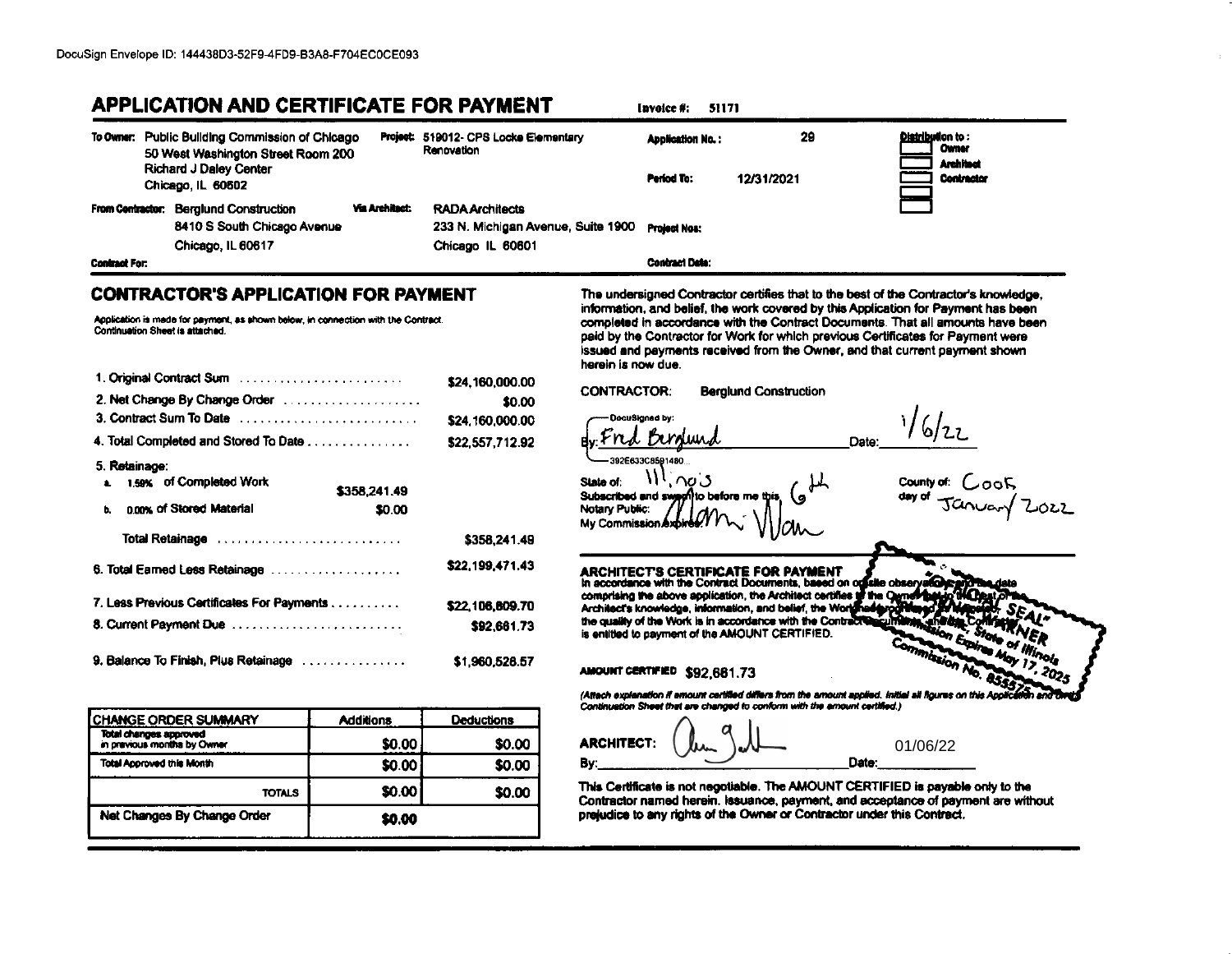#### PUBLIC BUILDING COMMISSION OF CHICAGO

## EXHIBIT A - PART 1<br>CONTRACTOR'S SWORN STATEMENT AND AFFIDAVIT FOR PARTIAL PAYMENT (page 1 of 2)

| Project            | CPS Locke Elementary Revovation                                                                                                                                                                                                                                                                                                                                                                                                                                                                                                                                                                                                                                                                                                                                                      |                                                                                          | CONTRACTOR                  | <b>Berglund Construction</b>      |
|--------------------|--------------------------------------------------------------------------------------------------------------------------------------------------------------------------------------------------------------------------------------------------------------------------------------------------------------------------------------------------------------------------------------------------------------------------------------------------------------------------------------------------------------------------------------------------------------------------------------------------------------------------------------------------------------------------------------------------------------------------------------------------------------------------------------|------------------------------------------------------------------------------------------|-----------------------------|-----------------------------------|
| PBC Project #05345 |                                                                                                                                                                                                                                                                                                                                                                                                                                                                                                                                                                                                                                                                                                                                                                                      |                                                                                          |                             |                                   |
|                    | Job Location 2828 North Oak Avenue, Chicago, IL 60634                                                                                                                                                                                                                                                                                                                                                                                                                                                                                                                                                                                                                                                                                                                                |                                                                                          |                             |                                   |
|                    | Owner Public Building Commission Of Chicago                                                                                                                                                                                                                                                                                                                                                                                                                                                                                                                                                                                                                                                                                                                                          |                                                                                          | APPLICATION FOR PAYMENT #29 |                                   |
|                    | STATE OF ILLINOIS 1<br>- SS<br>COUNTY OF COOK                                                                                                                                                                                                                                                                                                                                                                                                                                                                                                                                                                                                                                                                                                                                        |                                                                                          |                             |                                   |
|                    | The affiant, being first duly swom on oath, deposes and says that he/she is Fred Berglund - President, of Berglund Construction, an illinors corporation, and duly authorized to make this Affidavit in behalf of said corpora<br>that said corporation is the Contractor with the PUBLIC BUILDING COMMISSION OF CHICAGO. Owner, under Contract No. PS3025D dated the 10th day of September, 2019, for the following project:                                                                                                                                                                                                                                                                                                                                                        |                                                                                          |                             |                                   |
|                    |                                                                                                                                                                                                                                                                                                                                                                                                                                                                                                                                                                                                                                                                                                                                                                                      | CPS Locke Elementary Renovation                                                          |                             | under the terms of said Contract: |
|                    |                                                                                                                                                                                                                                                                                                                                                                                                                                                                                                                                                                                                                                                                                                                                                                                      | that the following statements are made for the purpose of procuring a partial payment of | 92,66173                    |                                   |
|                    | That the work for which payment is requested has been completed, free and clear of any and all claims, liens, charges, and expenses of any kind or nature whatsoever, and in full compliance with the contract documents and t<br>purposes of said contract, the following persons have been contracted with, and have furnished or prepared materials, equipment, supplies, and services for, and having done labor on said improvement. That the respective am<br>money due and to become due to each of them respectively. That this statement is a full, true, and complete statement of all such persons and of the full amount now due and the emount heretofore paid to each of them for su<br>furnished or prepared by each of them to or on account of said work, as stated |                                                                                          |                             |                                   |

## CONSTRUCTION (pre con; trades; gel req)

|                           | <b>PRECONSTRUCTION SERVICES</b>                                                    |                                               |                                          |                   |                             |                                 |          | ---------Work Completed-------- |         |               |          |                                       |      |                   |
|---------------------------|------------------------------------------------------------------------------------|-----------------------------------------------|------------------------------------------|-------------------|-----------------------------|---------------------------------|----------|---------------------------------|---------|---------------|----------|---------------------------------------|------|-------------------|
| ⊤π⊑м∓<br>(same on<br>SOV) | Subcontractor Name & Address                                                       | Type of Work                                  | Original contract<br>amount: initial GMP | PBC Change Orders | Geni Contr<br>Change Orders | <b>Adjusted Contract</b><br>Amt | Complete | Previous                        | Current | Total to date | retamace | net previous billing   net amount due |      | remaining to bill |
| 00500                     | <b>Berglund Construction</b><br>111 E. Wacker Dr., Suite 2450<br>Chicago, IL 60601 | <b>Preconstruction Services</b>               | 143.000.00                               | 0.00              | 0.00                        | 143.000.00                      | 100%     | 143,000.00                      | 0.00    | 143,000.00    | 0.00     | 143.000.00                            | 0.00 | 0.00              |
| 00510                     | Valor Technologies<br>3 Northpoint Court<br>Bolingbrook, IL 60440                  | Abatement Spring Break Work Exploratory       | 11,885.00                                | 0.00              | 0.00                        | 11,885.00                       | 100%     | 11,885.00                       | 0.00    | 11.885.00     | 0.00     | 1188500                               | 0.00 | 0.00              |
| 00511                     | <b>Brandenburger Plumbing</b><br>3245 W 111th St<br>Chicago, IL 60655              | Televise Roof Drains Pre-con                  | 6,750.00                                 | 0.00              | 0.00                        | 6.750.00                        | 100%     | 6.750.00                        | 000     | 6.750.00      | 0.00     | 6.750.00                              | 0.00 | 0.00              |
| 100530                    | Berglund Construction<br>111 E Wacker Dr. Suite 2450<br>Chicago, IL 60601          | Spring Break & Spandrel Beam Exploratory Work | 38.414.00                                | 0.00              | 0.00                        | 38.414.00                       | 100%     | 38.414.00                       | 0.00    | 38.414.00     | 0.00     | 38.414.00                             | 0.00 | 0.00              |
|                           |                                                                                    | <b>Subtotal Preconstruction Services</b>      | 200.049.00                               | 0.00              | 0.00                        | 200,049.00                      | 100%     | 200,049.00                      | 0.00    | 200.049.00    | 0.00     | 200.049.00                            | 0.00 | 0.00              |

#### **COST OF WORK**

|                                  | <b>TRADE CONTRACTOR COSTS</b>                                                   |                             |                                        |                   |                                    |                                |            |            |         |               |          |                                     |      |                   |
|----------------------------------|---------------------------------------------------------------------------------|-----------------------------|----------------------------------------|-------------------|------------------------------------|--------------------------------|------------|------------|---------|---------------|----------|-------------------------------------|------|-------------------|
| <b>ITEM 6</b><br>(same on<br>sow | Subcontractor Name & Address                                                    | Type of Work                | Ongenal contract<br>amount initial GMP | PBC Change Orders | Gent Contr<br><b>Change Orders</b> | <b>Adjusted Contract</b><br>Am | N Complete | Previous   | Current | ⊺otal to date | retamace | net previous billing net amount due |      | remaining to bill |
| 00000                            | Gail White Interiors<br>4430 Butterfield Road<br>Hillside, IL 60162             | Window Treatments           | 0.00                                   | 112.063.00        | 8,896.62                           | 120,959.82                     | 100%       | 120,959 82 | 0.00    | 120,959.82    | 1,209.60 | 119,750.22                          | 0.00 | .209.60           |
| 01168                            | <b>BCC</b>                                                                      | Site Work                   | 0.00                                   | 94,040.63         | 26,616.11                          | 120,656.74                     | 100%       | 120,656.74 | 0.00    | 120.655.74    | 1,206.57 | 119.450.17                          | 0.00 | 1,206.57          |
| 01215                            | <b>Bergiund Construction</b><br>8410 S. South Chicago Ave.<br>Chicago, IL 60617 | <b>Expedited Schedule C</b> | 0.00                                   | 733.022.00        | 0.00                               | 733.022.00                     | 100%       | 733,022.00 | 0.00    | 733,022.00    | 7,330.25 | 725.691.75                          | 0.00 | 7.330.25          |
| 01535                            | Boto Waterproofing Systems<br>5521 W. 110th St. Unit #9<br>Oak Lawn, IL 60453   | Waterproofing               | 0.00                                   | 31,250.00         | 1.209.19                           | 32 459 19                      | 100%       | 32,459.19  | 0.00    | 32 459 19     | 324.59   | 32.134.60                           | 0.00 | 324.59            |
| 01575                            | Unity Fencing<br>2532 W Warren Blvd.<br>Chicago, IL 60612                       | Temporary Fence             | 11.109.00                              | 17.320.13         | 0.00                               | 28.429.13                      | 100%       | 28.429.13  | 0.00    | 28 429 13     | 284.29   | 28 144 84                           | 0.00 | 284.29            |
| 101700                           | Awarded to Ornelas                                                              | Remove/Reinstall Windows    | 36.234.00                              | 0.00              | 36.234.00                          | 0.00                           | #DIV/0!    | 0.00       | 0.00    | 0.00          | 0.00     | 0.00                                | 0.00 | 0.00              |